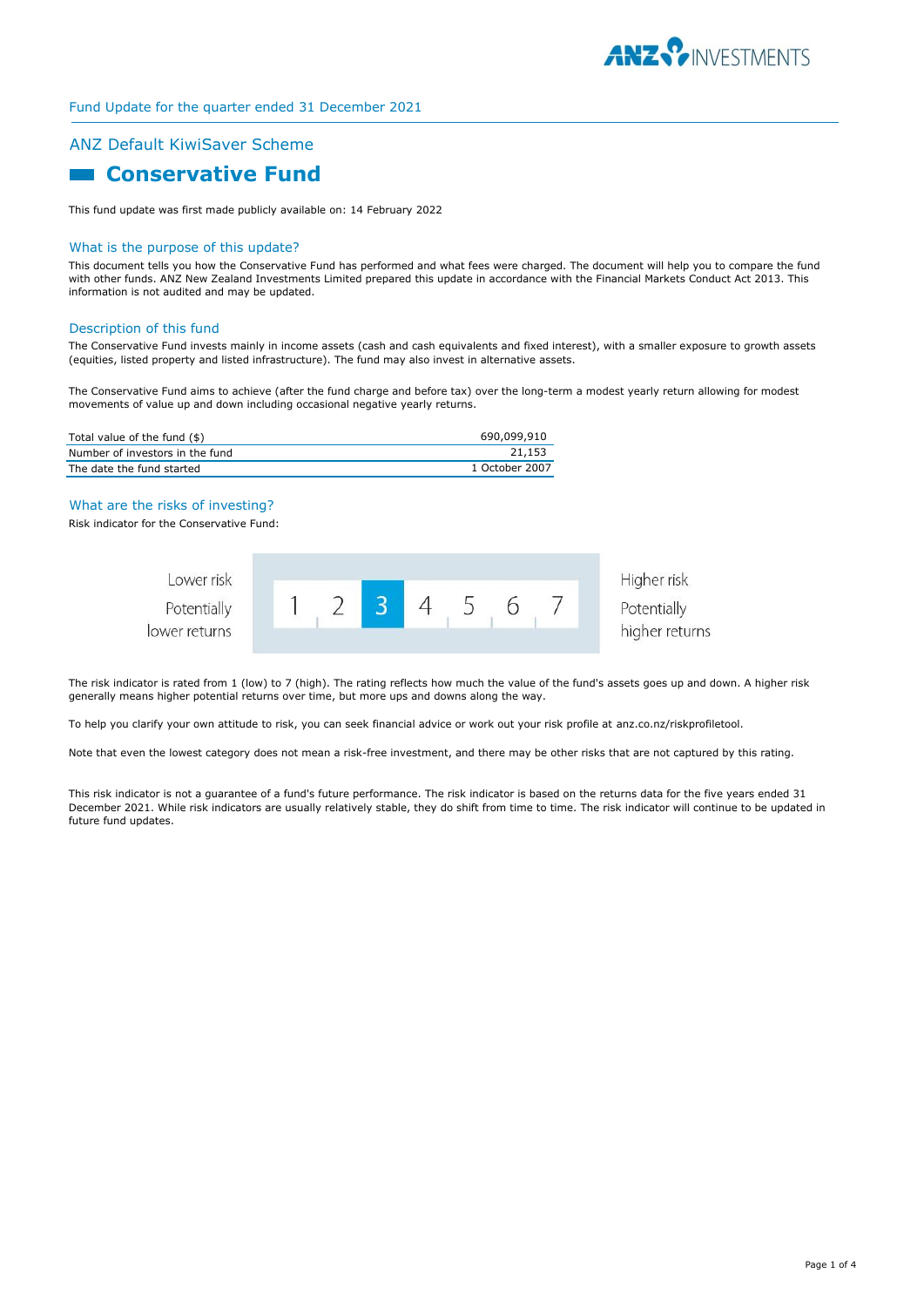## How has the fund performed?

|                                               | Average over past |           |  |
|-----------------------------------------------|-------------------|-----------|--|
|                                               | five years        | Past year |  |
| Annual return                                 |                   |           |  |
| (after deductions for charges and tax)        | 4.47%             | 3.85%     |  |
| <b>Annual return</b>                          |                   |           |  |
| (after deductions for charges but before tax) | 5.45%             | 3.71%     |  |
| Market index annual return                    |                   |           |  |
| (reflects no deduction for charges and tax)   | 5.19%             | 2.60%     |  |

The market index annual return is calculated using the target investment mix and the indices of each asset class.

Additional information about the market index is available in the statement of investment policy and objectives on the offer register at www.discloseregister.companiesoffice.govt.nz.



# **Annual return graph**

This shows the return after fund charges and tax for each of the last 10 years ending 31 March. The last bar shows the average annual return for the last 10 years, up to 31 December 2021.

**Important:** This does not tell you how the fund will perform in the future.

Returns in this update are after tax at the highest prescribed investor rate (PIR) of tax for an individual New Zealand resident. Your tax may be lower.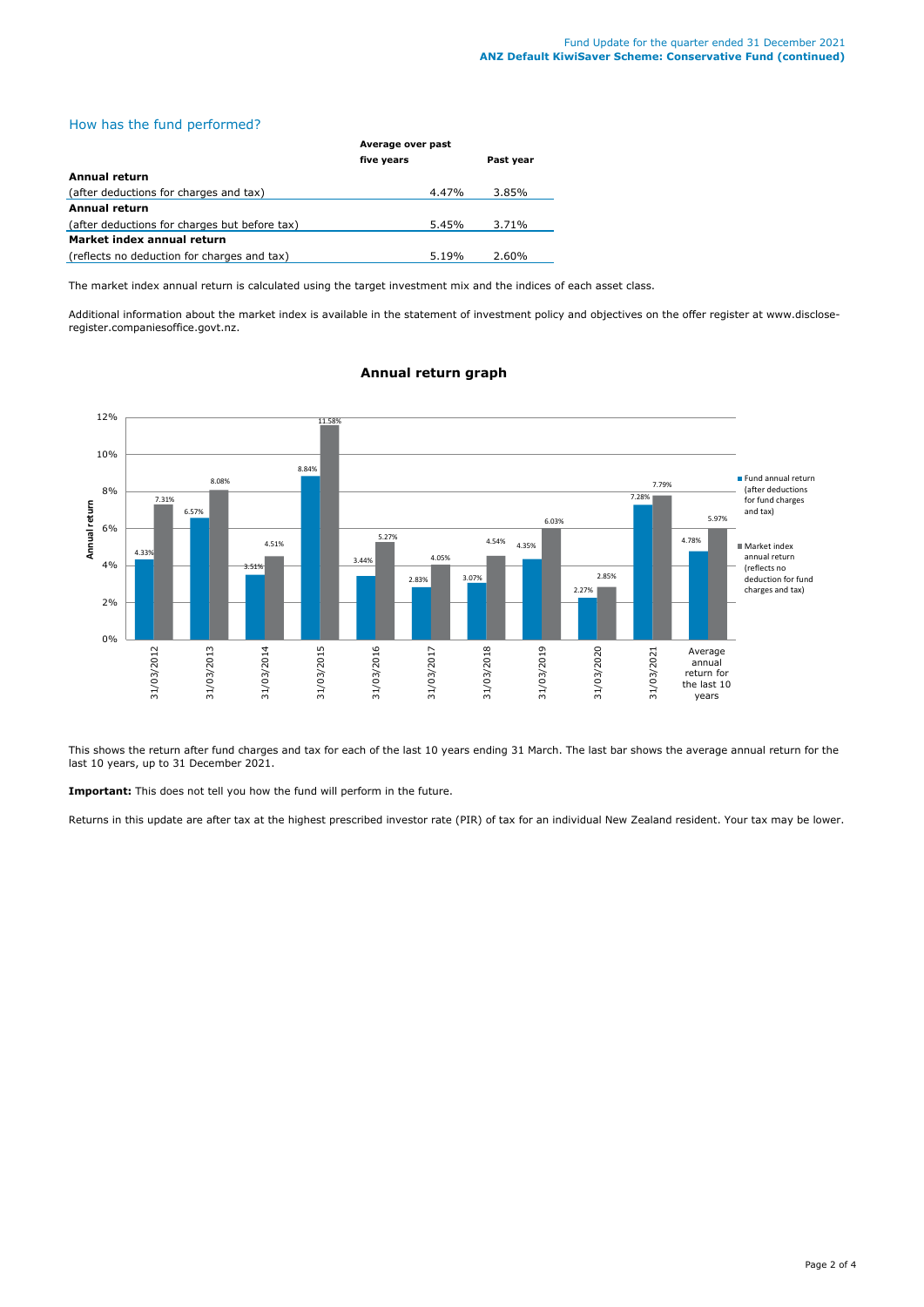#### What fees are investors charged?

Investors in the Conservative Fund are charged fund charges. In the year to 31 March 2021 these were:

|                                             | % of net asset value       |
|---------------------------------------------|----------------------------|
| Total fund charges <sup>1</sup>             | 0.45%                      |
| Which are made up of:                       |                            |
| Total management and administration charges | 0.45%                      |
| Including:                                  |                            |
| Manager's basic fee                         | $0.38\%$                   |
| Other management and administration charges | 0.07%                      |
| <b>Total performance based fees</b>         | $0.00\%$                   |
|                                             |                            |
|                                             |                            |
|                                             | Dollar amount per investor |

| <b>Other charges</b>        |  |
|-----------------------------|--|
| Membership fee <sup>2</sup> |  |

Investors are not currently charged individual action fees for specific actions or decisions (for example, for withdrawing from or switching funds).

Small differences in fees and charges can have a big impact on your investment over the long term.

# Example of how this applies to an investor

Sarah had \$10,000 in the fund at the start of the year and did not make any further contributions. At the end of the year, Sarah received a return after fund charges were deducted of \$385 (that is 3.85% of her inital \$10,000). Sarah also paid \$13.50 in other charges. This gives Sarah a total return after tax of \$371.50 for the year.

# What does the fund invest in?

**Actual investment mix<sup>3</sup> Target investment mix<sup>3</sup>**

This shows the types of assets that the fund invests in. This shows the mix of assets that the fund generally intends to invest in.